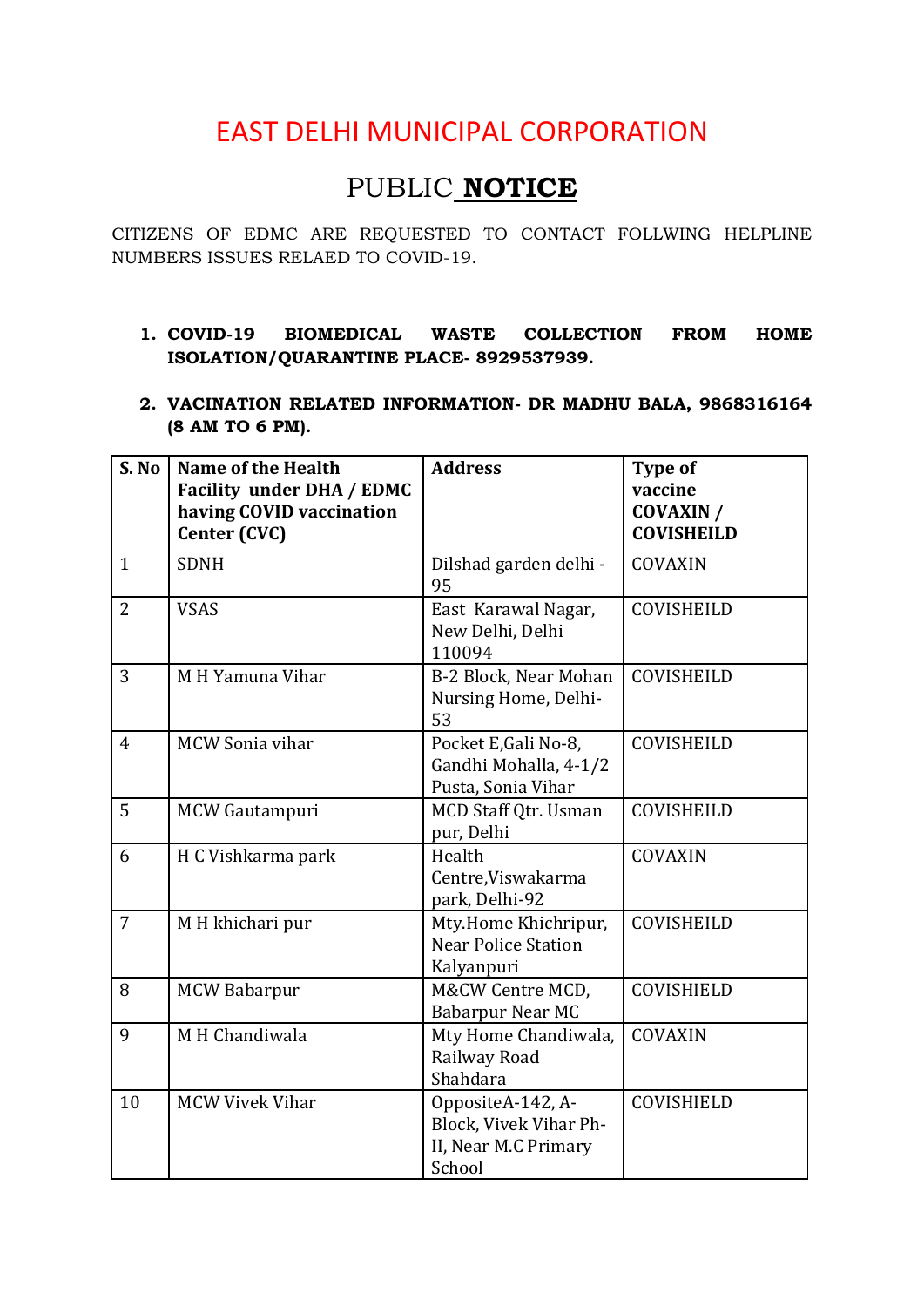| 11 | MCW Sarai Mohalla      | 302 Sarai Mohalla,<br>Near Thana Fursh<br>Bazar, Delhi  | COVISHIELD        |
|----|------------------------|---------------------------------------------------------|-------------------|
| 12 | <b>MCW WELCOME</b>     | M&CW Centre MCD,<br>(DDA Slum)                          | <b>COVISHIELD</b> |
| 13 | MCW Nand nagri B4      | Near MC Primary<br>School, B-4 Nand<br>Nagari, Delhi-93 | COVISHEILD        |
| 14 | M&CW center Trilokpuri | 29 Block, Trilokpuri,<br>Near Madina Maszid             | COVAXIN           |
| 15 | M&CW center Anarkali   | Near Chander Nagar Bus<br>Stand, Som Bazaar Indra       | COVAXIN           |
| 16 | M&CW Centre Kondli     | Kondli Delhi                                            | COVAXIN           |

## **3. CREAMATION RELATED INFORMATION DR. SANTOSH TOMAR, 8588887957 (8AM TO 8 PM).**

| A. Cremation Grounds of EDMC |                             |                 |                          |              |            |        |            |
|------------------------------|-----------------------------|-----------------|--------------------------|--------------|------------|--------|------------|
|                              |                             |                 |                          |              |            |        |            |
|                              |                             | Name of         | Address of               |              | Area PHI   |        |            |
|                              |                             | Cremation       | Cremation                |              | phone      | Ward   |            |
| S.N.                         | Zone                        | Ground          | Ground                   | Area PHI     | Number     | No.    | Designated |
|                              |                             | Ghazipur        |                          |              |            |        |            |
|                              | Shahdara                    | Cremation       |                          | Sh. Madan    | 9771069257 |        |            |
| $\mathbf{1}$                 | (South)                     | Ground          | Ghazipur                 | pal          |            | $5-E$  | COVID      |
|                              |                             | Ram Bodh Ghat   |                          |              |            |        |            |
|                              | Shahdara                    | Cremation       | Jawala Nagar             | Sh. Madan    | 9771069257 |        |            |
| $\overline{2}$               | (South)                     | Ground          | Jhilmil, Shahdara        | pal          |            | $29-E$ | Non-Covid  |
|                              |                             | Karkardooma     | Near Karkari Mod         |              |            |        |            |
|                              | Shahdara                    | Cremation       | Red light Anand          | Sh. Hira lal | 9899536565 |        |            |
| 3                            | (South)                     | Ground          | vihar                    | Teja         |            | $20-E$ | COVID      |
|                              | Shahdara                    | Antim nivas old | Old seemapuri            | Sh. Om       | 9582354938 |        |            |
| 4                            | (North)                     | seemapuri       | delhi-95                 | Prakash      |            | $32-E$ | COVID      |
|                              |                             |                 | Near laprosay            |              |            |        |            |
|                              |                             | Tahirpur        | complex road             |              |            |        |            |
|                              | Shahdara                    | Cremation       | number-64                | Sh. Om       | 9582354938 |        |            |
| 5                            | (North)                     | ground          | tahirpur                 | Prakash      |            | $34-E$ | COVID      |
|                              |                             |                 |                          |              |            |        |            |
|                              | <b>B. Burial Grounds of</b> |                 |                          |              |            |        |            |
| <b>EDMC</b>                  |                             |                 |                          |              |            |        |            |
|                              |                             |                 |                          |              |            |        |            |
|                              |                             |                 |                          |              | Area PHI   |        |            |
|                              |                             |                 | <b>Address of Burial</b> |              | phone      | Ward   |            |
| S.N.                         | Zone                        | Name of Burial  | Ground                   | Area PHI     | Number     | No.    | Designated |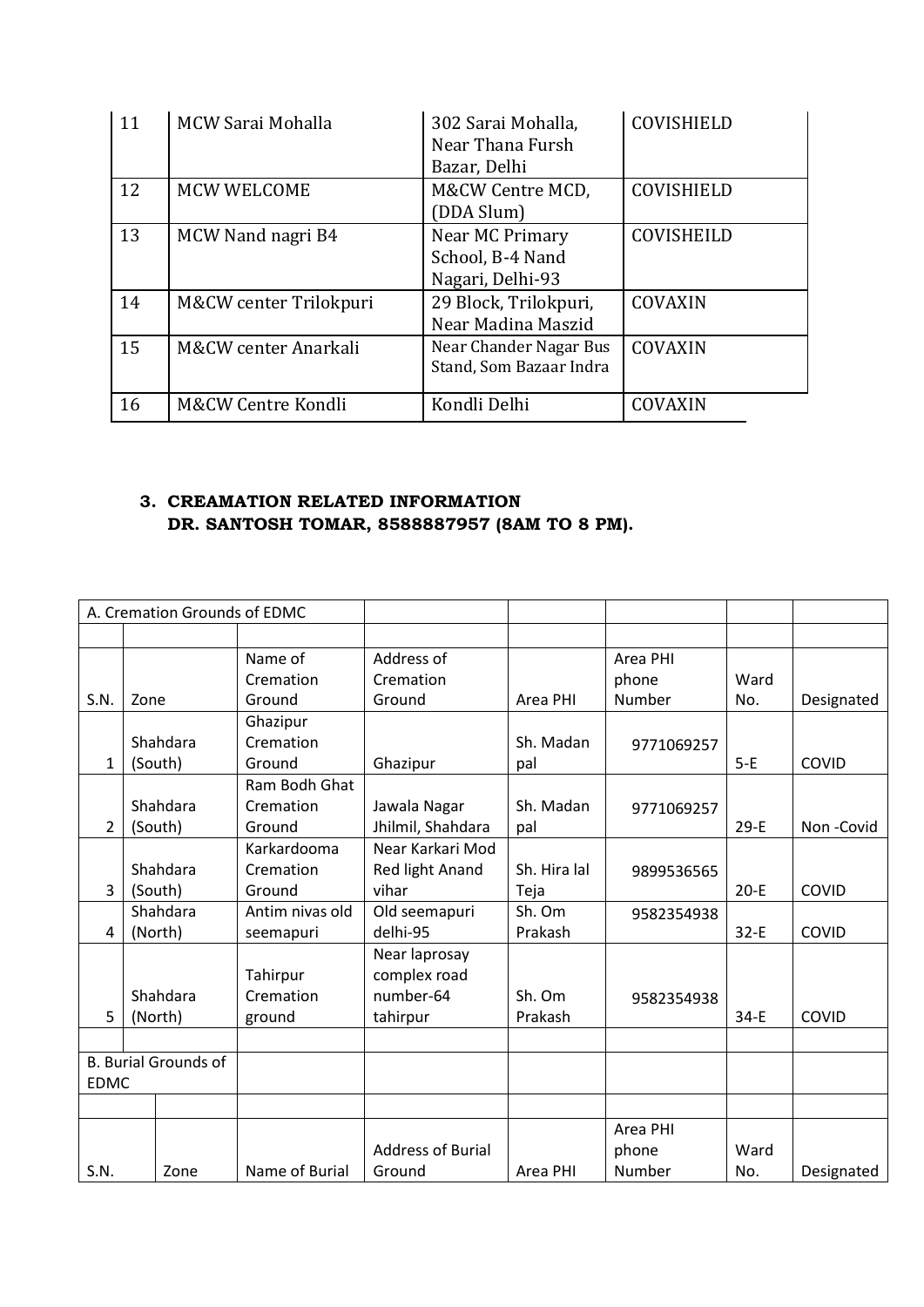|                   |          | <b>Buland Masjid</b>   |                          |              |            |        |            |
|-------------------|----------|------------------------|--------------------------|--------------|------------|--------|------------|
|                   | Shahdara | Shastri park           |                          | Sh. Madan    | 9771069257 |        |            |
| $\mathbf{1}$      | (South)  | <b>Burial Ground</b>   | Shastri park             | pal          |            | $25-E$ | COVID      |
|                   |          |                        |                          | Sh.          |            |        |            |
|                   | Shahdara | Mulla Colony           |                          | Kutubuddin   | 9350685419 |        |            |
| $\overline{2}$    | (South)  | <b>Burial Gorund</b>   | Gharoli                  | Khan         |            | $6-E$  | COVID      |
|                   | Shahdara | <b>Tahirpur Burial</b> | Near laprosay            | Sh. Om       | 9582354938 |        |            |
| 3                 | (North)  | ground                 | complex tahirpur         | Prakash      |            | $34-E$ | COVID      |
|                   |          |                        |                          |              |            |        |            |
| C. Private        |          |                        |                          |              |            |        |            |
| Cremation grounds |          |                        |                          |              |            |        |            |
|                   |          |                        |                          |              |            |        |            |
|                   |          | Name of                | Address of               |              | Area PHI   |        |            |
|                   |          | Cremation              | Cremation                |              | phone      | Ward   |            |
| S.N.              | Zone     | Ground                 | Ground                   | Area PHI     | Number     | No.    | Designated |
|                   |          | Nigam Bodh             |                          |              |            |        |            |
|                   | Shahdara | <b>Ghat Cremation</b>  |                          | Sh. Pawan    | 7042770514 |        |            |
| $\mathbf{1}$      | (South)  | Ground                 | Geeta Colony             | Kumar        |            | $24-E$ | Non-Covid  |
|                   |          | Moksh Dwar             |                          |              |            |        |            |
|                   | Shahdara | Creamtion              |                          | Sh. Hira Lal | 9899536565 |        |            |
| $\overline{2}$    | (South)  | Ground                 | Trilokpuri west          | Teja         |            | $3-E$  | Non-Covid  |
|                   |          | Maa kalindi            |                          |              |            |        |            |
|                   | Shahdara | manikarnika            |                          | Sh. Ramesh   | 9873922918 |        |            |
| 3                 | (North)  | ghat                   | Wazirabad delhi          | Chand        |            | 44-E   | Non-Covid  |
|                   |          | Kabir nagar            | D-Block kabir            |              |            |        |            |
|                   | Shahdara | crematin               | nagar shahdara           | Sh. Anil     | 9818208089 |        |            |
| 4                 | (North)  | ground                 | delhi                    | Choudhary    |            | 49-E   | Non-Covid  |
|                   |          | Raja                   | Mandoli saboli           |              |            |        |            |
|                   | Shahdara | Harishchandra          | near flyover             | Sh. Suresh   | 9650437702 |        |            |
| 5                 | (North)  | mukti dham             | delhi-93                 | Kumar        |            | $54-E$ | Non-Covid  |
|                   |          | shiv vihar             | shiv vihar               |              |            |        |            |
|                   | Shahdara | cremation              | Jhoripur shamsan         | Sh. Shree    | 9350248644 |        |            |
| 6                 | (North)  | ground                 | ghat                     | Chand        |            | $56-E$ | Non-Covid  |
|                   |          | karawal nagar          | west kamal vihar         |              |            |        |            |
|                   | Shahdara | cremation              | karawal nagar            | Sh. Shree    | 9350248644 |        |            |
| 7                 | (North)  | ground                 | delhi                    | Chand        |            | $61-E$ | Non-Covid  |
|                   |          |                        |                          |              |            |        |            |
| D. Private Burial |          |                        |                          |              |            |        |            |
| Grounds           |          |                        |                          |              |            |        |            |
|                   |          |                        |                          |              |            |        |            |
|                   |          | Name of                |                          |              | Area PHI   |        |            |
|                   |          | cremation              | <b>Address of Burial</b> |              | phone      | Ward   |            |
| S.N.              | Zone     | ground                 | Ground                   | Area PHI     | Number     | No.    | Designated |
|                   |          |                        |                          | Sh.          |            |        |            |
|                   | Shahdara | Jharkhandi             | <b>Bihari Colony</b>     | Kutubuddin   | 9350685419 |        |            |
| $\mathbf{1}$      | (South)  | <b>Burial Ground</b>   | Shahdara                 | Khan         |            | $31-E$ | Non-Covid  |
|                   |          |                        |                          | Sh.          |            |        |            |
|                   | Shahdara | Old Burial             |                          | Kutubuddin   | 9350685419 |        |            |
| $\overline{2}$    | (South)  | Ground                 | Shahdara                 | Khan         |            | $31-E$ | Non-Covid  |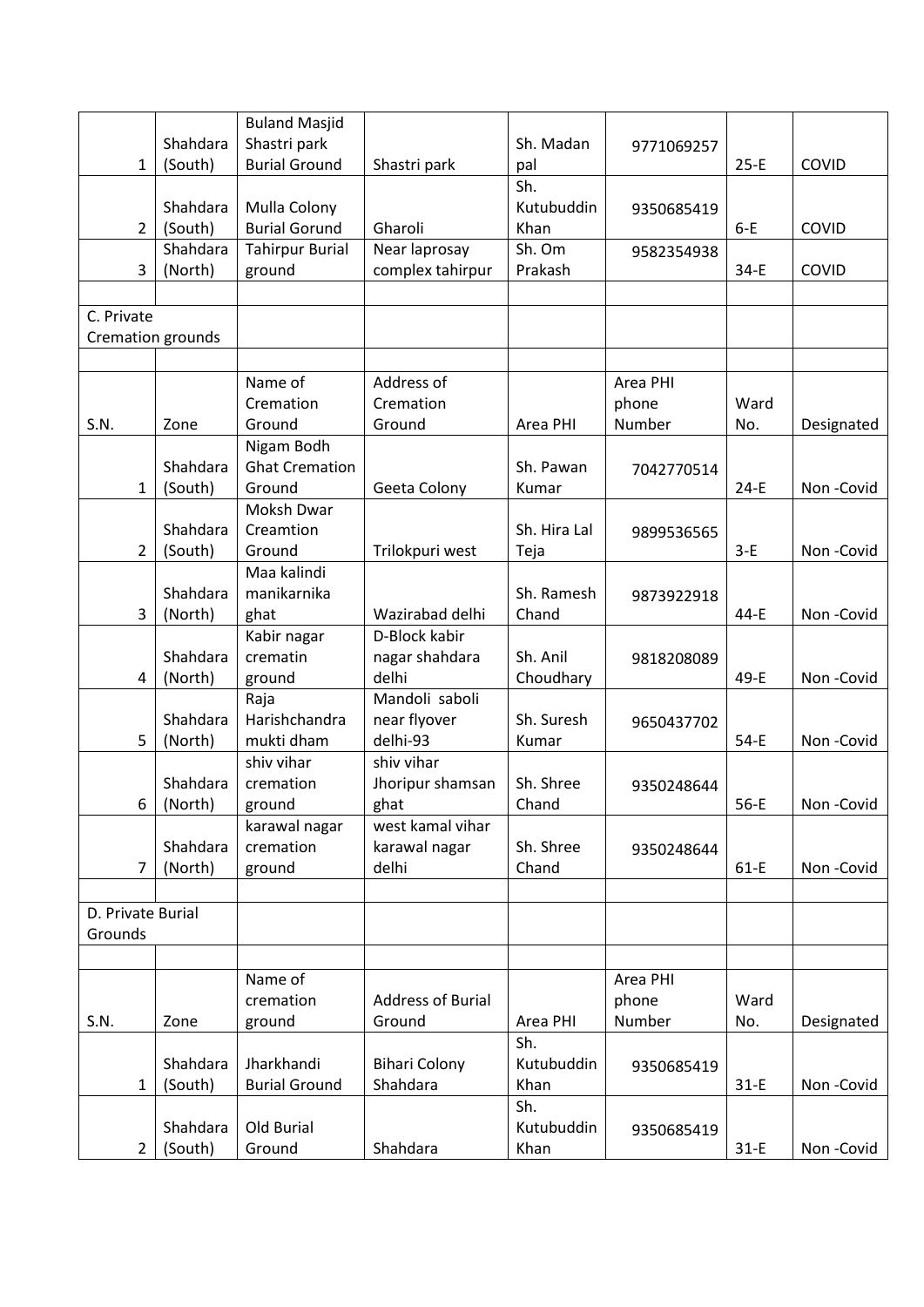|   | Shahdara | <b>Burial ground</b> | Goal chakkar       | Sh. Om     | 9582354938 |        |           |
|---|----------|----------------------|--------------------|------------|------------|--------|-----------|
| 3 | (North)  | dilshad garden       | Dilshad garden     | Prakash    |            | $28-E$ | Non-Covid |
|   | Shahdara | Faiz-ul-muslim       | sunder nagari      | Sh. Om     | 9582354938 |        |           |
| 4 | (North)  | kabristan            | delhi-93           | Prakash    |            | $33-E$ | Non-Covid |
|   | Shahdara | <b>Burial ground</b> | Amar colony gali   | Sh. Suresh | 9650437702 |        |           |
| 5 | (North)  | gokulpuri            | no-6 gokulpuri     | Kumar      |            | $53-E$ | Non-Covid |
|   |          |                      | Main wazirabad     |            |            |        |           |
|   | Shahdara | <b>Burial ground</b> | road near loni     | Sh. Suresh | 9650437702 |        |           |
| 6 | (North)  | gokulpuri            | authority delhi    | Kumar      |            | $53-E$ | Non-Covid |
|   |          |                      | <b>Budh Bazar</b>  |            |            |        |           |
|   | Shahdara | <b>Burial ground</b> | chowk rajiv nagar  | Sh. Suresh | 9650437702 |        |           |
| 7 | (North)  | Amar colony          | delhi              | Kumar      |            | $55-E$ | Non-Covid |
|   |          |                      | Ziauddinpur        |            |            |        |           |
|   |          |                      | rajeev gandhi      |            |            |        |           |
|   | Shahdara | Old mustafabad       | nagar new          | Sh. Suresh | 9650437702 |        |           |
| 8 | (North)  | kabristan            | mustafabad delhi   | Kumar      |            | 58-E   | Non-Covid |
|   |          |                      | B-block gali no-18 |            |            |        |           |
|   | Shahdara | Ahele Islam          | shree ram colony   | Sh. Shree  | 9350248644 |        |           |
| 9 | (North)  | kabristan            | delhi              | Chand      |            | 64-E   | Non-Covid |

#### **4. Blood bank/Plasma related issues; 011-22581036 ext- 207**

### **5. Covid care centre ;Swamy dayanda hospital; Dilshad garden delhi, 70 beds; for availability of beds please call -011 22110065**

#### **6. EDMC HELPLINE NO. 155303 FOR GENERAL QUERY.**

#### **7. COUNCILLING COVID-19 PATIENTS –(9AM TO 9PM) list attached**

AYUSH Department East Delhi Municipal Corporation is providing free telephonic consultation related to Ayurveda, Homoeopathic, and Unani to keep fit & Healthy during pandemic & lockdown period to combat the challenges of COVID-19. Following doctors will available on call from 9:00 am to 9:00 pm according to specialities.

 Besides attending the calls the doctors shall also call the COVID positive patients assigned to them and advise them to take the required measures and precautions so that they recover early and not spread the infection future.**PLEASE FEEL FREE TO CALL**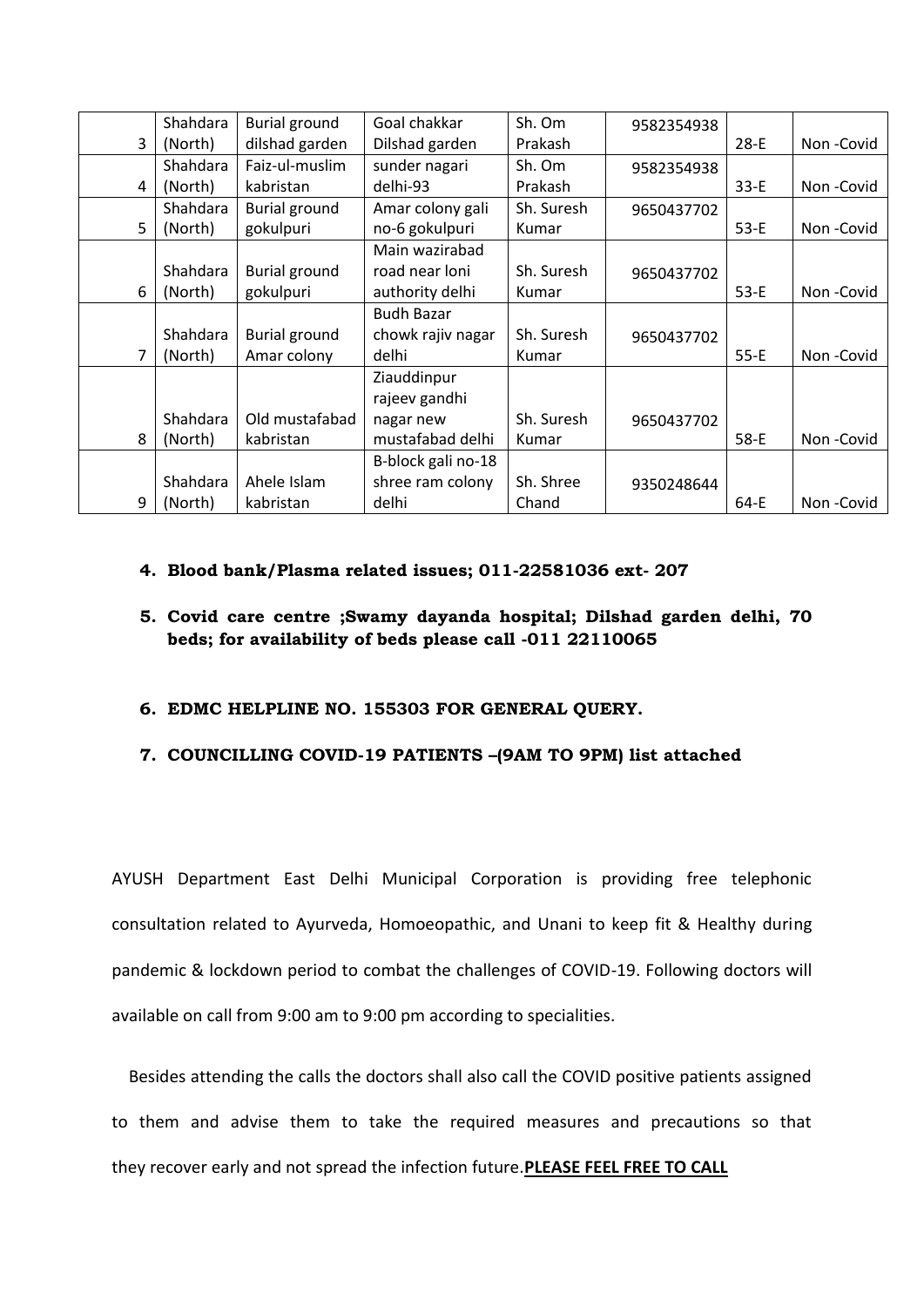**The zone wise list of Doctors is given below:-**

| S.No.                                            | <b>Name of Doctor</b>     | <b>Contact No.</b> | <b>Speciality</b> |                     |  |  |  |
|--------------------------------------------------|---------------------------|--------------------|-------------------|---------------------|--|--|--|
| Shahdara (North) Zone: Timing 9:00 AM to 9:00 PM |                           |                    |                   |                     |  |  |  |
| 1.                                               | DR. PRADEEP KR. GOEL      | 9810729726         | $1 - 83$          | <b>AYURVEDA</b>     |  |  |  |
| 2.                                               | DR. POONAM RANA           | 9968053946         | 84-166            |                     |  |  |  |
| 3.                                               | DR. SATHYANAAYANA DORNALA | 9313707117         | 167-249           |                     |  |  |  |
| 4.                                               | DR. KAMLESH SHARMA        | 9015508211         | 250-332           |                     |  |  |  |
| 5.                                               | DR. ANURAG KAUSHIK        | 9868317186         | 333-415           |                     |  |  |  |
| 6.                                               | DR. JAGMOHAN SHARMA       | 9268119968         | 416-499           |                     |  |  |  |
| 7.                                               | DR. PRATIBHA SHARMA       | 9868859655         | 500-583           |                     |  |  |  |
| 8.                                               | DR. REKHA GUPTA           | 9891542298         | 584-666           |                     |  |  |  |
| 9.5                                              | DR. SUDHA YADAV           | 9811703656         | 667-749           |                     |  |  |  |
| 10.                                              | DR. NAVEEN KR. VERMA      | 9910071246         | 750-832           |                     |  |  |  |
| 11.                                              | DR. VIVEK SHARMA          | 9810006401         | 833-915           |                     |  |  |  |
| 12.                                              | DR. V. K. MADHUKAR        | 9868838400         | 916-998           |                     |  |  |  |
| 13.                                              | DR. RAJEEV KASANA         | 9871646836         | 999-1081          |                     |  |  |  |
| 14.                                              | DR. SANGEETA SINGH        | 9818368907         | 1082-1164         | <b>HOMOEOPATHIC</b> |  |  |  |
| 15.                                              | DR. SUNIL KUMAR           | 9312466470         | 1165-1247         |                     |  |  |  |
| 16.                                              | DR. YOGESH GUPT           | 9873380729         | 1248-1330         |                     |  |  |  |
| 17.                                              | DR. M.H. QASMI            | 9871888895         | 1331-1413         | <b>UNANI</b>        |  |  |  |
| Shahdara South Zone: Timing 9:00 AM to 9:00 PM   |                           |                    |                   |                     |  |  |  |
| 18.                                              | DR. LALIT MOHAN SAH       | 9911600182         | 1414-1496         | <b>AYURVEDA</b>     |  |  |  |
| 19.                                              | DR. ASHWINI KR. BANA      | 9968194828         | 1497-1579         |                     |  |  |  |
| 20.                                              | DR. CHARU TRIPATHI        | 9999752687         | 1580-1662         |                     |  |  |  |